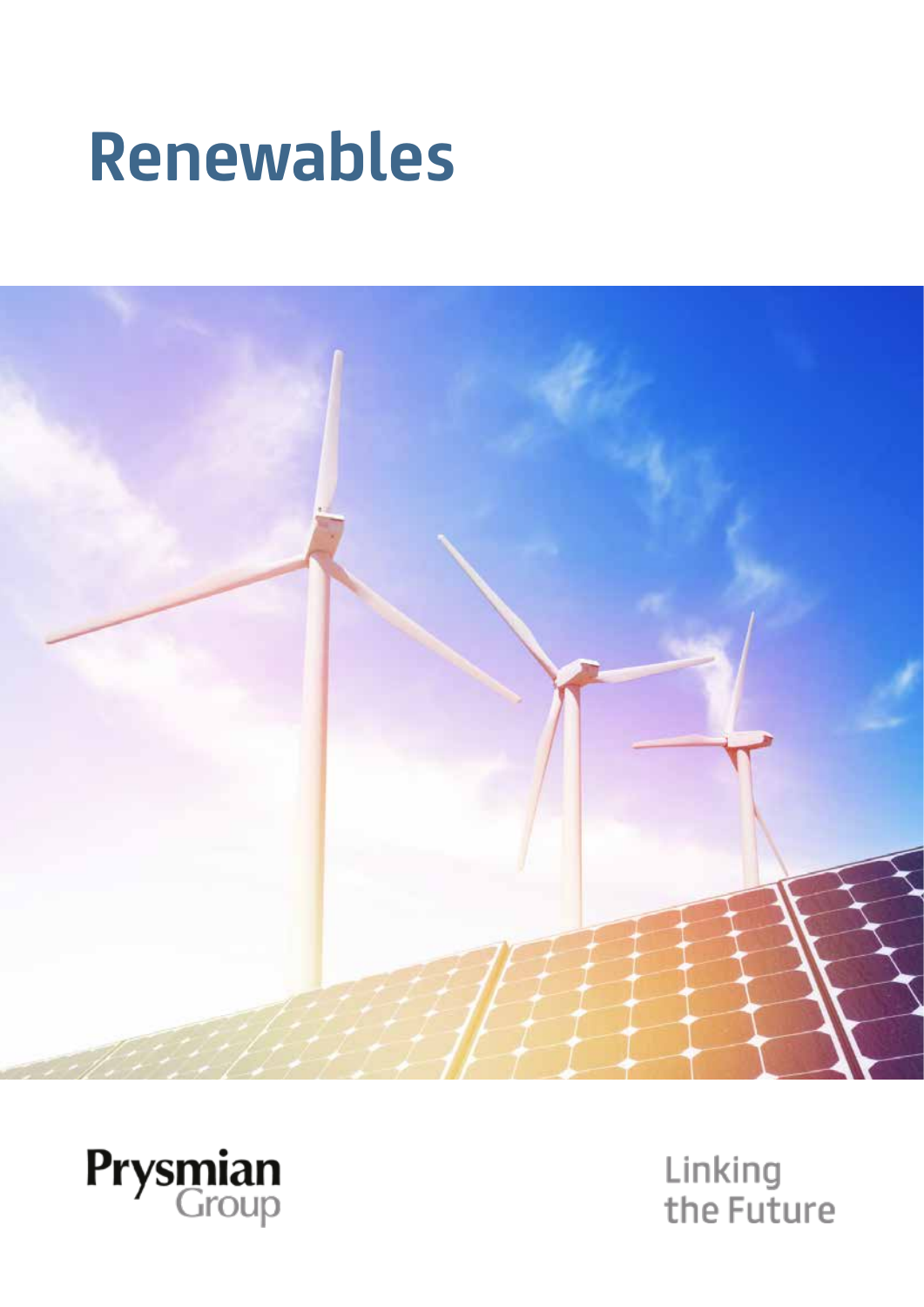### **CONNECTING THE WORLD. TODAY AND IN THE FUTURE CONNECTIONS** WORLD. TODAY *WORLD.* **TODAY 2004**

Prysmian Group is a world leader **140**<br>in the energy and telecom in the energy and telecom cables and systems industry. **industry. PEARS OF** 

With 140 years' experience, the Group is strongly positioned in high-tech markets and offers **in high-tech markets and offers**  the widest possible range of products, services, technologies and know-how. **and know-how. With 140 years' experience,** 

**EXPERIENCE** 

**We specialise in underground and submarine cables and systems for power transmission and distribution,** power wand induced and allean backing.<br>special cables for applications in many different industries, and medium and low special cables for applications in many ance one massemes, and medium and to<br>voltage cables for the construction and voltage cables for the construction.<br>infrastructure sectors. infrastructure sectors.

 $\mathcal{C}$ 

#### **For the telecommunications industry, the Group is the world's largest provider For the telecommunications industry, the**  of cutting-edge cables and accessories for **Group is the world's largest provider** of

or catting eage cables and accessories for<br>voice, video and data transmission, offering voice, video and data transmission, offer<br>a comprehensive range of optical fibres, optical and copper cables and connectivity a comprehensive range of optical fibres, ptical and copper cables and connect

systems. systems.



#### **We are committed to environmental We are committed to environmental**



**responsibility** in our production processes, **responsibility** in our production processes, the protection of the global environment, the protection of the global environment, and the responsible management of and the responsible management of relations with the local communities in relations with the local communities in which we work. which we work.

#### **For us, innovation means meeting the For us, innovation means meeting the needs of our customers and communities needs of our customers and communities**

by understanding their business drivers by understanding their business drivers as quickly as they do. To do that, our team as quickly as they do. To do that, our team of over 900 Research & Development of over 900 Research & Development professionals is constantly looking to the professionals is constantly looking to the future, predicting and identifying emerging future, predicting and identifying emerging trends in each of our industries and sectors. trends in each of our industries and sectors. Acting on this intelligence from 25 R&D Acting on this intelligence from 25 R&D centres around the world, we're constantly centres around the world, we're constantly close to our customers in their own local close to our customers in their own local markets. markets.

YEARS OF EXPERIENCE

25

**RAD CENTRES** AROUND THE WORLD

positioned<br>and offers 25 R&D CENTRES **the widest possible range discrete the product services in the product services of products WORLD** 

**AND IN THE FUTURE**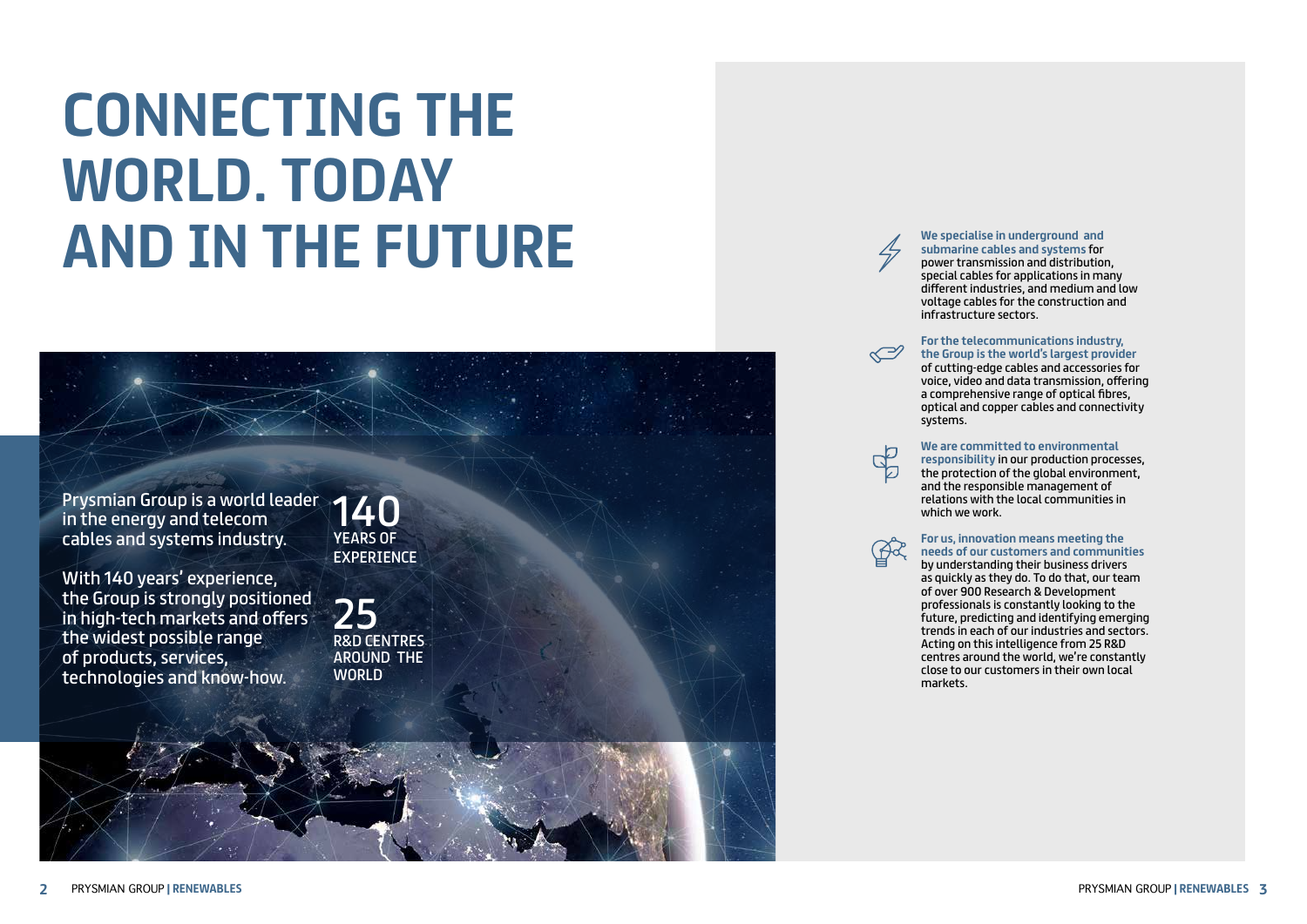## **Wind Farms**

**To meet an ever-growing need for power, the world is increasingly turning to renewable and sustainably sourced energy.**

In response to this demand, Prysmian's cables are helping wind turbine manufacturers around the globe to harness the true po-tential of this natural power source.

Always aware of our responsibility to the planet, we're constantly aiming to help renewable industry partners by delivering cables that benefit the future of both our world and their businesses. And so, reflecting this commitment to sustainability, we offer premium quality products for wind turbines, proven in the field with long-lasting and trouble-free attributes.

Our certified quality management with a worldwide focus ensures that product quality is always at the highest level, from the procurement and production processes, right through to the delivery process. With a focus on sustainable and environmentally friendly production processes, the Prysmian Group ensures that the funda-mental principles of sustainable energy concepts are also implemented in its own company.



#### **Wind Products**

| <b>Offerings</b>                      |                                                                                                                                                                                                                                                                                                                                                                                                                                             |  |  |  |
|---------------------------------------|---------------------------------------------------------------------------------------------------------------------------------------------------------------------------------------------------------------------------------------------------------------------------------------------------------------------------------------------------------------------------------------------------------------------------------------------|--|--|--|
| Medium<br>Voltage                     | Up to 33kV with excellent water tree resistant XLPE insulation to quarantee a longer life time.<br>UV & water protection mechanical robust HDPE sheath. Optional water block performance<br>and Termitex                                                                                                                                                                                                                                    |  |  |  |
| Low Voltage                           | Earth: copper conductor, PVC insulated.<br>Single Core Flexible: X-90 XLPE insulated and PVC sheathed cable to AS/NZS 5000.1. Both<br>materials are customized with extra flexibility.<br>Multi-core Circular Cables: 2, 3 and 4 Core plus Earth Circular, Copper Conductor, V-90<br>PVC Insulated and 5V-90 PVC Sheathed. These standard cables are manufactured in<br>accordance with AS/NZS 5000.1.                                      |  |  |  |
| Control and<br>Instrumentation        | Control: Multicore copper with earth, V-90 PVC insulated and 5V-90 sheather. According to<br>AS/NZS 5000.1<br>Instrumentation: INFORM@X@ Rated 110V, stranded copper conductor with PVC insulation<br>and sheath, Pairs and triples with individual screen and collective screen are available.                                                                                                                                             |  |  |  |
| <b>Optical Fibre</b><br><b>Cables</b> | Prysmian offers a comprehensive optical fibre cable solution of both active and passive<br>components for the renewable industry. Combining state-of the-art glass technology, with<br>advanced coating and buffer technology in an industrialized manner and paving the way<br>towards unprecedented performances and new applications: High-Temperature coatings,<br>Radiation hardened optical fibre, and tight geometry optical fibres. |  |  |  |

#### **Prysmian Termitex®**

Prysmian's Termitex® is a revolutionary cable protection solution, that provides resistance to any termite attack. It is the result of years of research conducted in Prysmian laboratories, in collaborations with organisations such as CSIRO.

This solution utilises additives, which are incorporated into the HDPE sheath of a cable. As well as providing at least 30 years of protection against termites, it also offers a number of benefits over traditional methods of termite protection, including: ease of handling and installation, cost effectiveness and compliance to health, safety and environment regulations. Resulting in reduction of the Total Cost of Ownership.

Through including the additives to the HDPE sheath, it means that the original cable design, does not necessarily need additional layers. This results in a smaller cable dia-meter than that of the traditional methods.

This smaller diameter results in cost savings in labour and materials, due to:

- 
- Smaller bending radius The cable being lighter and easier to handle/ install – shorter installation time
- Longer lengths possible on drum, so there may be less joints and joint pits required – shorter installation time and less manpower
- Reduction in Civil Costs

#### **Offshore Wind farms**

The global expertise Prysmian offers allows for research efforts to focus on a number of objectives relating to offshore wind farms including:

- cables that can be installed at ever greater depths and in any marine environment, even reaching a depth of 3,000 metres; ever longer interconnections, to link countries that are far apart;
- cables for the wind farms furthest from land (e.g. floating wind farms), located in the most windswept areas;
- increase the intrinsic reliability of cables, limiting their dispersion, and equipping them with sensors capable of monitoring the system;
- increase cable productivity, contributing to a significant reduction in system installation costs. In particular, more productive and reliable cables help to optimise installation costs (fewer trenches)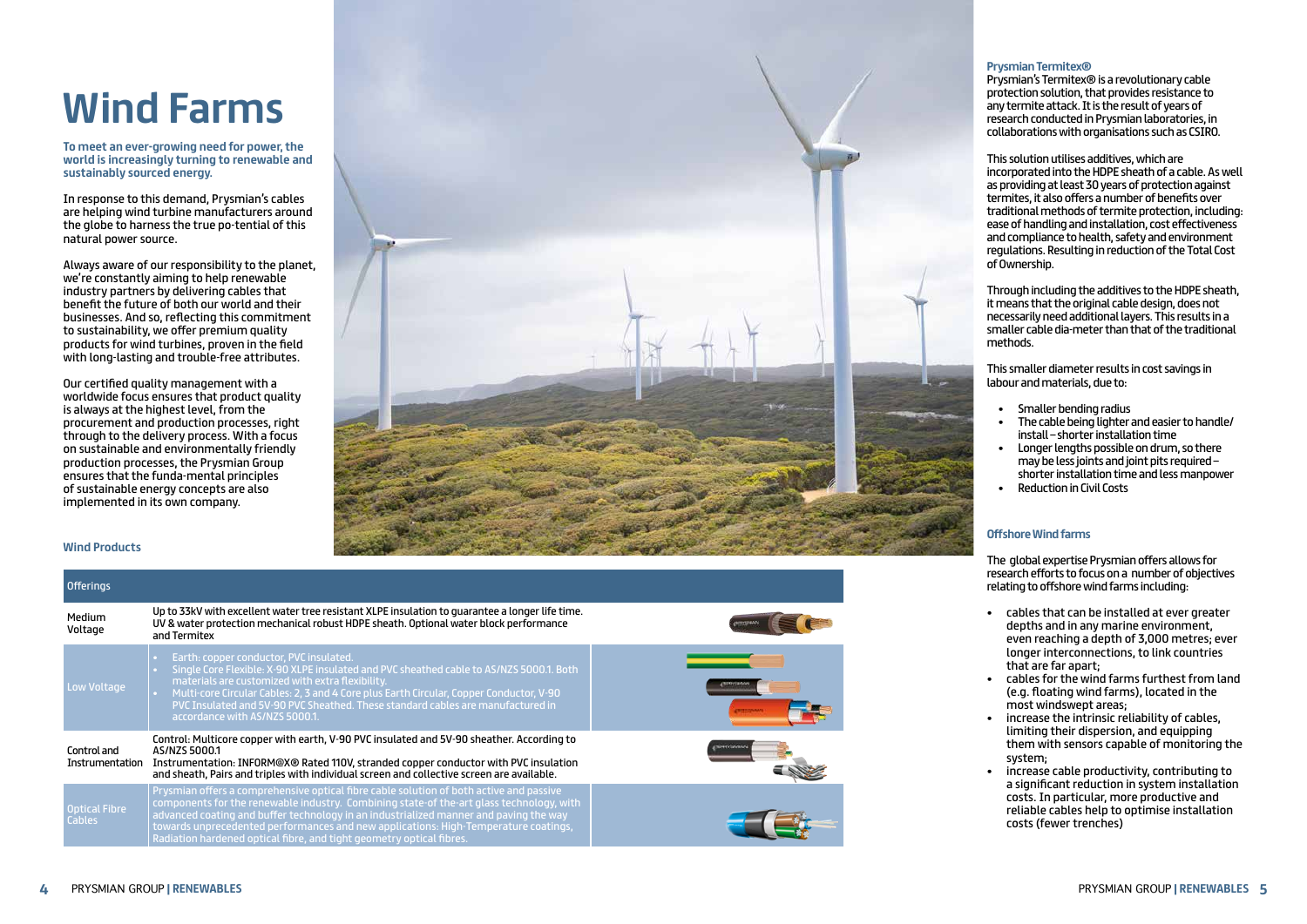| <b>Offerings</b>                                   |                                                                                                                                                                                                                                                                                                                                                                                                              |                    |
|----------------------------------------------------|--------------------------------------------------------------------------------------------------------------------------------------------------------------------------------------------------------------------------------------------------------------------------------------------------------------------------------------------------------------------------------------------------------------|--------------------|
| <b>PV Cables</b><br><b>TECSUN</b><br><b>PRYSUN</b> | PV Cables designed for the interconnection of various elements in<br>photovoltaic systems, including panel interconnection, between panels<br>and string boxes or from string boxes to the inverter. They are suitable for<br>applications indoor and/or outdoor, resistant to UV and harsh environments.                                                                                                    |                    |
| <b>Medium</b><br>Voltage                           | Up to 33kV with excellent water tree resistant XLPE insulation to guarantee<br>longer life time, UV & water protection mechanical robust HDPE sheath.<br>Option on Water block performance and Termitex                                                                                                                                                                                                      |                    |
| Low Voltage                                        | Earths: copper conductor, PVC insulated<br>1.5kV DC SDI: Special design to withstand 1.5kV DC with<br>GUARANTEED great cable design life.<br>Multi-core Circular Cables: 2, 3 and 4 Core plus Earth Circular, Copper<br>Conductor, V-90 PVC Insulated and 5V-90 PVC Sheathed. These<br>standard cables are manufactured in accordance with AS/NZS 5000.1.                                                    | <b>SERDHUAAN</b>   |
| <b>Control and</b><br><b>Instrumentation</b>       | Control: Multicore copper with earth, V-90 PVC insulated and 5V-90<br>sheather. According to AS/NZS 5000.1<br>Instrumentation: INFORM@X® Rated 110V, stranded copper conductor<br>with PVC insulation and sheath, Pairs and triples with individual screen<br>and collective screen are available.                                                                                                           | <b>IFREYEVIMMA</b> |
| <b>Optical Fibre</b><br>Cables                     | Prysmian offers a comprehensive optical fibre cable solution of both active and<br>passive components for the renewable industry. Combining state-of the-art glass<br>technology, with advanced coating and buffer technology in an industrialized<br>manner and paving the way towards unprecedented performances and new<br>applications: High-Temperature coatings, Radiation hardened optical fibre, and |                    |



tight geometry optical fibres.

## **Solutions for the Solar Industry**

### **Other Solutions**

**Always aware of our responsibility to the planet, we're constantly driving innovation in our industry, aiming to help renewable industry partners deliver projects with benefits for the future of both our world and their businesses.** And so, reflecting this commitment to both innovation and sustainability, we offer a full range of quality solar and photovoltaic products, renowned in the field for their easy installation, reliability and longevity attributes and complying with all major international standards.

#### Our customers

Our technologies are hard at work across the renewables sector, supporting the operations of contractors, developers, grid oper-ators, PV panel makers, PV power generation system integrators and even entire solar parks. In recent years, Prysmian Group has supplied components and services to worldwide solar installations

#### **Battery Storage**

Battery Storage is an emerging market in the renewables space. An energy storing innovation; batteries offer an opportunity to store unused power. This technology has to potential to be stored when demand for power is low and distributed when demand is high. The flexible nature of the product has the potential to revolutionise the renewable industry creating more accessible power.

Prysmian offers a comprehensive range of flexible cable solutions with Class 5 conductors for fixed installations. With Flexible XLPE and Fire Performance cables, Prysmian has a full suite of cables for the Renewable Market.



#### **Flexible Single Core**

For mains, submain and sub circuits unenclosed, enclosed in conduit, buried or in underground ducts for building and industrial plants where not subject to mechanical damage. Suitable where space is at a premium and/or where conditions of over-load may occur. Green star accredited.

#### **Products**

90°C, flexible cable, with crosslinking Polyethylene insulation and PVC sheath with good UV resistance and flame retardant performance.

110°C, flexible cable, with customized enhanced thermal stability, crosslinking Polyethylene insulation and robust PVC sheath with good UV resistance and flame retardant performance.

110°C, flexible cable, with customized enhanced thermal stability, crosslinking Polyethylene insulation and robust PVC sheath with good UV resistance and flame retardant performance.

#### from residential installation to large scale utility projects. The total equipment supplied exceeds a generation capacity of 40 GW.

#### **DOMESTIC APPLICATION SOLAR CABLES**

Our Solar Cables comply with the H1Z2Z2-K standard. These low smoke zero halogen cables can withstand temperatures from -40°C to +120°C. Tough enough for the harshest environments in Australia, they are also resistant to ozone, UV-light, acids, alkalis and abrasions.

Despite being tough, these solar panel cables are easy to install due to easy stripping, extraordinary flexibility and a smaller outer diameter. These have conductors that are made of electrolytic tinned copper class 5 in accordance with IEC 60228, for better durability and better conductivity over the life of the PV unit.

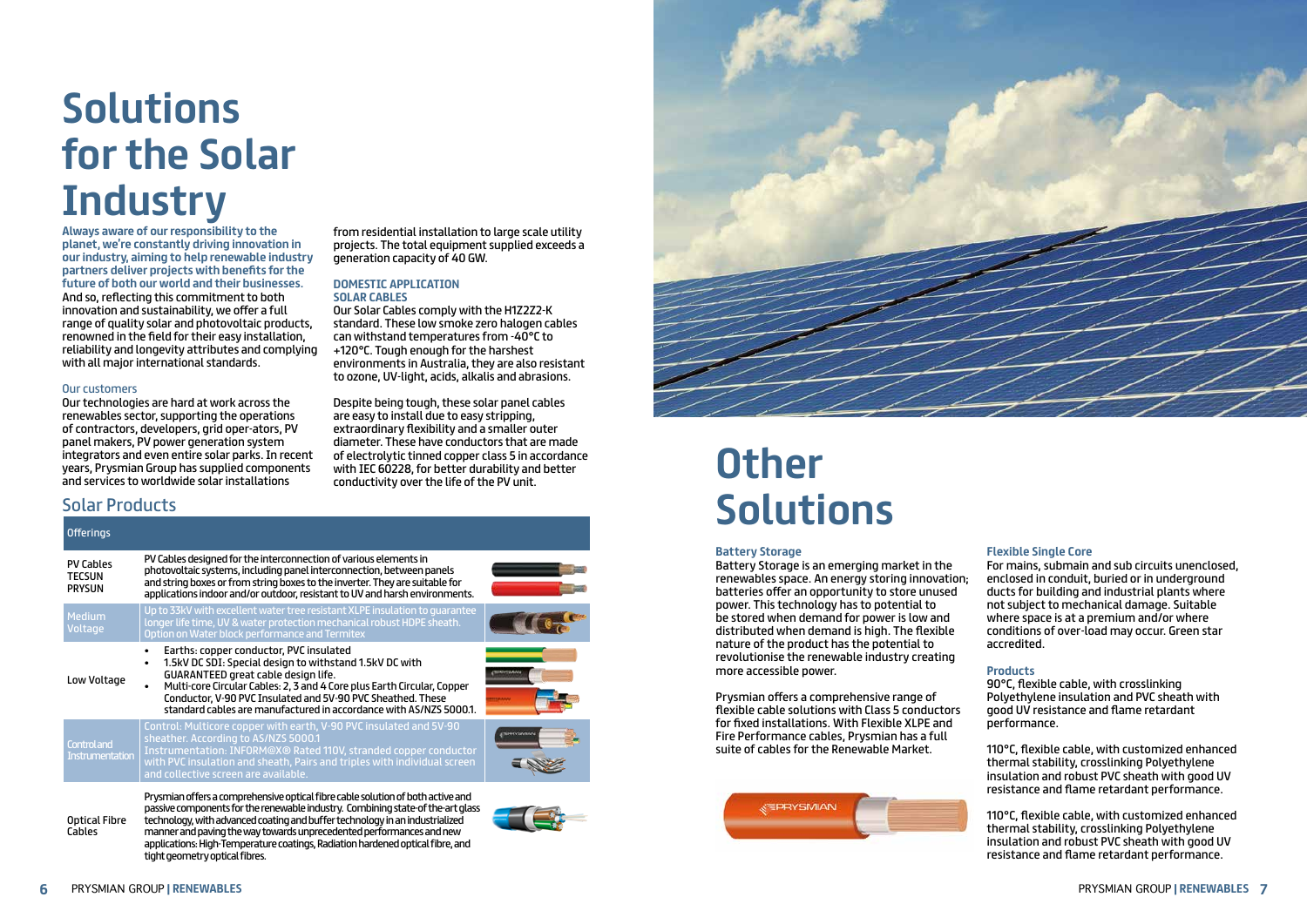**PRY-CAM grids for wind turbine application A revolution in monitoring, condition PRY-CAM grids for wind turbine application assessment and asset management of electrical systems. The worlds of monitoring,**  ment and asset management of electrical sys**condition assessment and asset management of electrical systems are undergoing a**  tems. The worlds of monitoring, condition as**revolution that can help prevent failures and** interruptions, increasing uptime and safety, enhancing assets' longevity and significantly **reducing maintenance costs and risks.** 

**PRY-CAM PORTABLE is an integrated portable instrument for the automatic acquisition, processing and classification of pulse signals generated by PD phenomena occurring in** insulating materials of Medium and High Voltage electrical systems and equipment, such as transformers, electrical machines, **cables systems and switchgear.** The systems and switchgear.

**Our Network Components keep your cable systems intact. To link the cable systems**  and provide communities with a continuous flow of power, you not only need reliable **cables, you need dependable components to** keep it all together, too. Built on decades of experience we develop state-of-the-art joints, **terminations and connectors that'll give your** MV network long-lived stability – and you peace<br>ef<sup>f</sup>mind **of mind stability stability**  $\mathbf{r} = \mathbf{r} \cdot \mathbf{r}$ 

Accessories play a vital role in a power system. Prysmian has gained expertise in the design,  $\overline{\phantom{a}}$ manufacture and testing of products across all voltages during many years of partnership with<br>customers customers.

We can offer you a comprehensive range of accessories for glanding, jointing, connecting<br>——————————————————— and terminating MV systems. The range includes and terminating MV systems. The range includes<br>joints (also transition, trifurcating and branch joints (disc transition, thrancating and branc<br>joints), terminations (both for indoor and outdoor use) and separable connectors.

In addition we can provide you with engineering services capable of fulfilling any power system specifications or requirements and of delivering customised solutions.

**For data-driven power** transformers, electrical machines, cables systems and switchgear.





A Brand of Prysmian Group

# **Network Network Components Components**

### **Asset Management Asset Management**

PRYSMIAN GROUP | **RENEWABLES** 9

#### **ELBOW CONNECTOR** link electrical infrastructures **TERMFIT**™- COLD SHRINK TERMINATION **SEPERABLE CONNECTORS**









#### **ECOSPEED**™-COLD SHRINK JOINT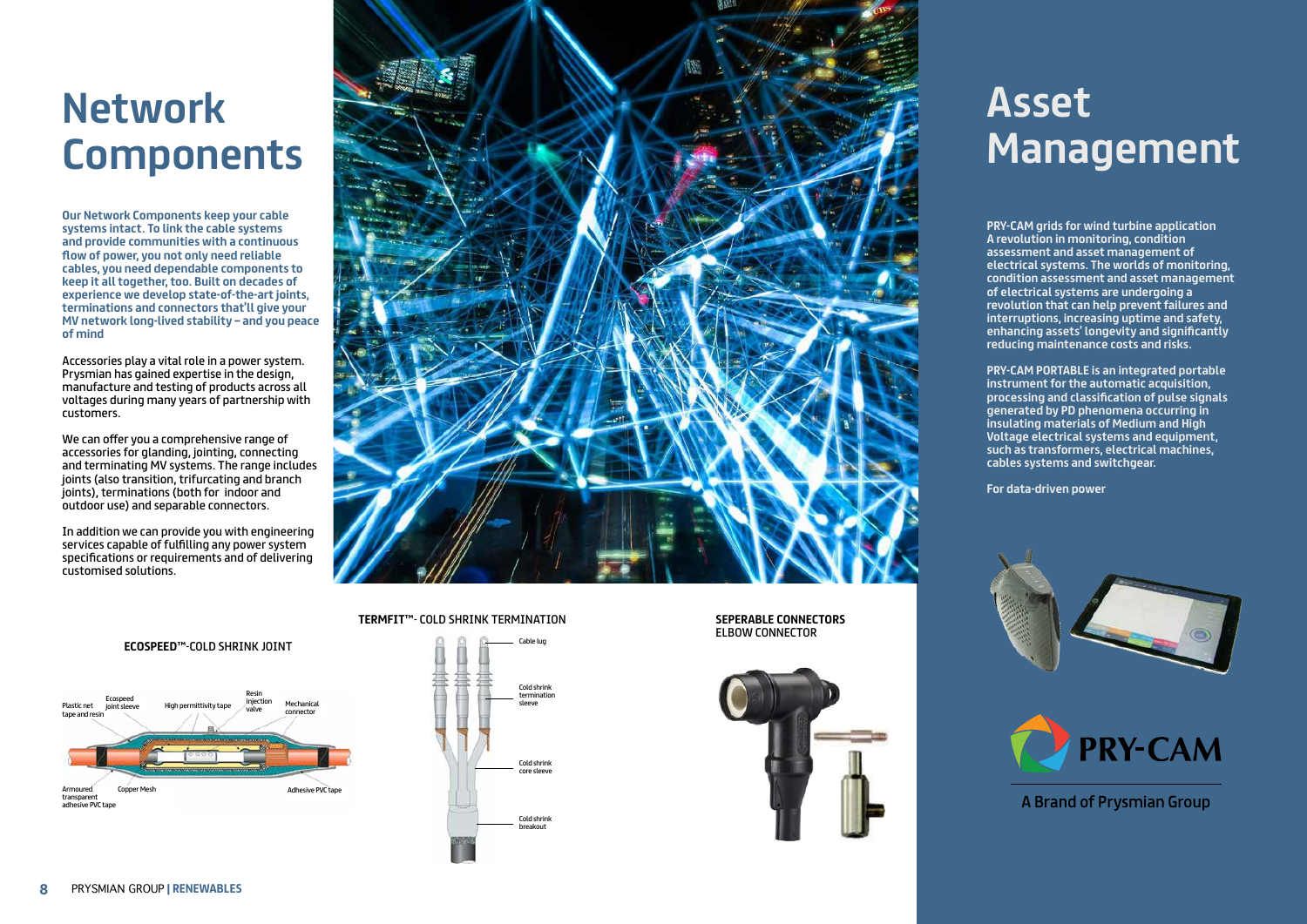## **Fibre Optic Cables**

Prysmian is dedicated to bringing its expertise and product innovation to the specialty fibre market segment, with a comprehensive product range offering solutions for the Renewable Industry for active and passive components. We're combining state-of the-art glass technology, with advanced coating and buffer technology in an industrialized manner and paving the way towards unprecedented performances and new applications: High-Temperature coatings, Radiation hardened optical fibre, tight geometry optical fibres, and many more.

#### **Quality optical cables start at the fibre**

Prysmian Group's Optical Fibre division has over 35-year history of service to the telecoms industry. With innovative products for the full range of applications, spanning longhaul, metropolitan, access, FTTx, and premises applications. Prysmian Group's modelling and design expertise, together with our proprietary technologies and production processes secured for premium and innovative optical fibres, is reflected in complementary sets of optical fibre product lines covering single-mode, multi-modes and specialty fibres.

For all these various fibre types, Prysmian Group brings a superior level of dedicated customer service, support and delivery options, while maintaining the best-in-class product quality.



#### **Products**  LoR@t

Prysmian dielectric LoR@t fibre optic cables are a lightweight rodent resistant cable for use in areas occasionally exposed to rodents. LoR@t cables are lightweight, flexible and easy to handle. Australian made? Yes, of course. Prysmian designed this cable in Australia for Australian conditions. It provides a short-term level of resistance to smaller rodents but is not completely rodent proof.

#### Hse EXTRA@CORE

If you are after a product that can withstand any attack, look no further than Hse EXTRA@CORE. It's the toughest direct burial High Strength cable yet. The HSE EXTRA@CORE is qualified using enhanced Axial Compression Resistance (ACR) Test method. It's small light weight and available in lengths up to 10.5km.

### **LoR@t Features and Benefits**

- Hard jacket for termite resistance – provides resistance to short term exposure from small rodents
- Direct burial reduces the cost of installation
- Non-metallic design allows installation in areas of high electromagnetic interference field and removes the risk of susceptibility to lightning strike.
- Smaller Diameter reduces the space needed to install

#### QUALITY OPTICAL CABLES START AT THE FIBRE